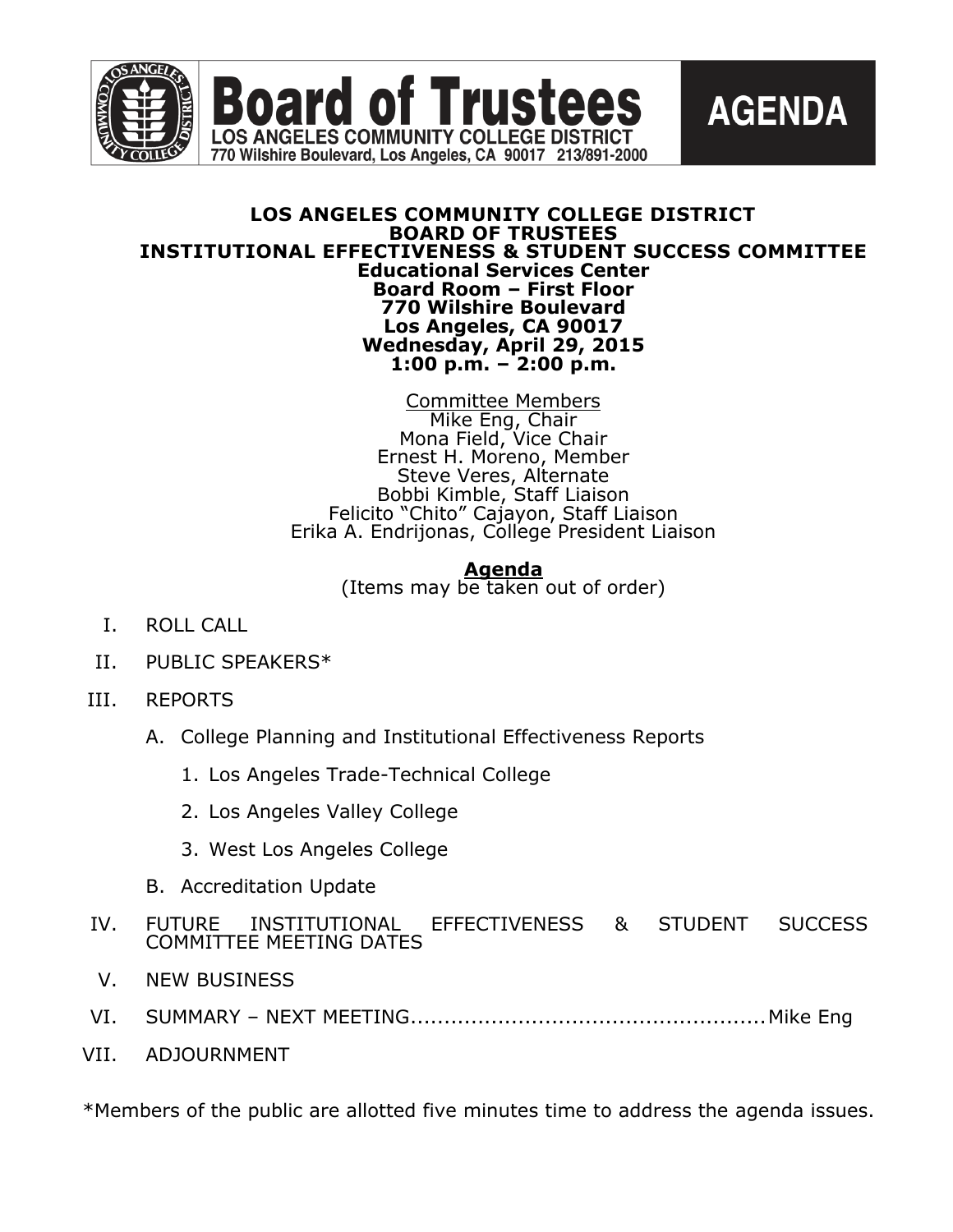



**AGENDA** 

**Board of Trustees** 

LOS ANGELES COMMUNITY COLLEGE DISTRICT 770 Wilshire Boulevard, Los Angeles, CA 90017 213/891-2000

> Committee Members Mike Eng, Chair Mona Field, Vice Chair Ernest H. Moreno, Member Steve Veres, Alternate Bobbi Kimble, Staff Liaison Felicito "Chito" Cajayon, Staff Liaison Erika A. Endrijonas, College President Liaison

> > **Agenda** (Items may be taken out of order)

- I. ROLL CALL
- II. PUBLIC SPEAKERS\*
- III. REPORTS
	- A. Los Angeles Harbor College Mission Statement Update
	- B. College Planning and Institutional Effectiveness Reports
		- 1. Los Angeles Mission College
		- 2. Los Angeles Pierce College
		- 3. Los Angeles Southwest College
	- C. Accreditation Update
- IV. FUTURE INSTITUTIONAL EFFECTIVENESS & STUDENT SUCCESS COMMITTEE MEETING DATES
- V. NEW BUSINESS
- VI. SUMMARY NEXT MEETING.....................................................Mike Eng
- VII. ADJOURNMENT

\*Members of the public are allotted five minutes time to address the agenda issues.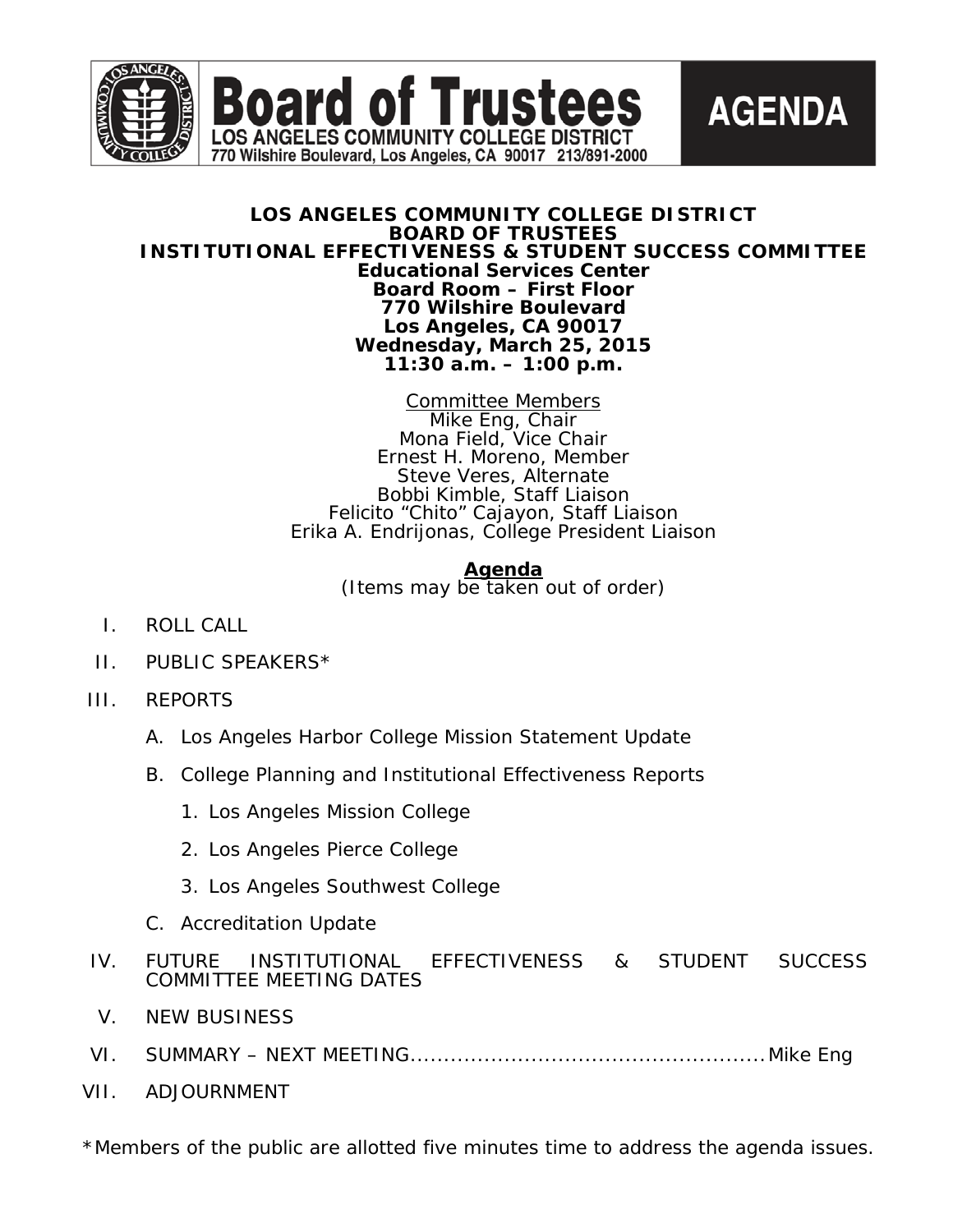



#### **LOS ANGELES COMMUNITY COLLEGE DISTRICT BOARD OF TRUSTEES INSTITUTIONAL EFFECTIVENESS & STUDENT SUCCESS COMMITTEE Educational Services Center Board Room – First Floor 770 Wilshire Boulevard Los Angeles, CA 90017 Wednesday, February 25, 2015 12:30 p.m. – 2:00 p.m.**

**Board of Trustees** 

LOS ANGELES COMMUNITY COLLEGE DISTRICT 770 Wilshire Boulevard, Los Angeles, CA 90017 213/891-2000

> Committee Members Mike Eng, Chair Mona Field, Vice Chair Ernest H. Moreno, Member Steve Veres, Alternate Bobbi Kimble, Staff Liaison Felicito "Chito" Cajayon, Staff Liaison Erika A. Endrijonas, College President Liaison

> > **Agenda**

(Items may be taken out of order)

- I. ROLL CALL
- II. PUBLIC SPEAKERS\*
- III. REPORTS
	- A. Los Angeles City College 2014-2020 Educational and Strategic Master Plan
	- B. College Planning and Institutional Effectiveness Reports
		- 1. Los Angeles City College
		- 2. East Los Angeles College
		- 3. Los Angeles Harbor College
	- C. Accreditation Update
- IV. FUTURE INSTITUTIONAL EFFECTIVENESS & STUDENT SUCCESS COMMITTEE MEETING DATES
- V. NEW BUSINESS
- VI. SUMMARY NEXT MEETING.....................................................Mike Eng
- VII. ADJOURNMENT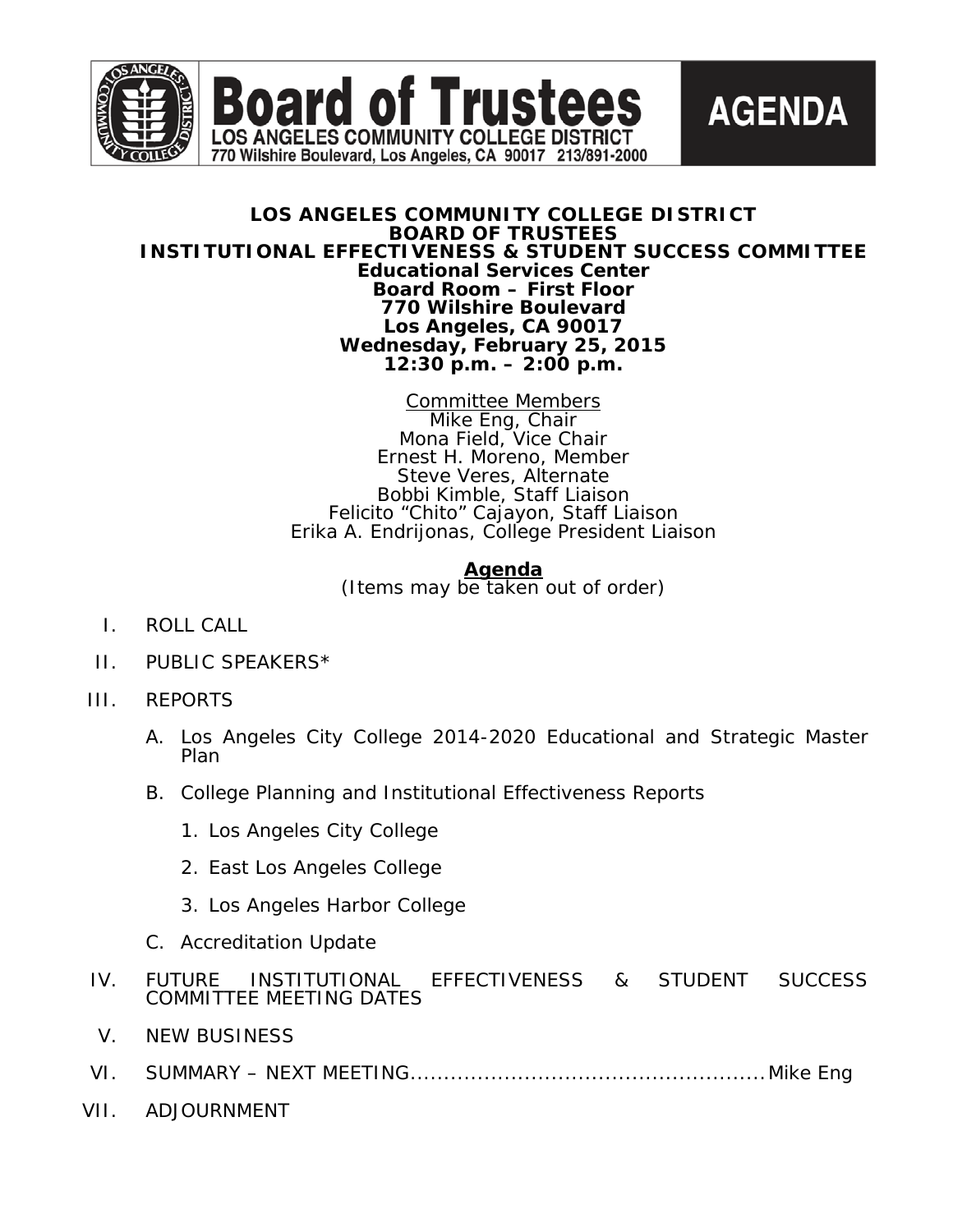





#### **LOS ANGELES COMMUNITY COLLEGE DISTRICT BOARD OF TRUSTEES INSTITUTIONAL EFFECTIVENESS & STUDENT SUCCESS COMMITTEE Educational Services Center Board Room – First Floor 770 Wilshire Boulevard Los Angeles, CA 90017 Wednesday, December 4, 2013 3:30 p.m. – 5:00 p.m.**

Committee Members Steve Veres, Chair Mona Field, Vice Chair Scott J. Svonkin, Member Bobbi Kimble, Staff Liaison Felicito Cajayon, Staff Liaison Renee D. Martinez, College President Liaison

## **Agenda**

(Items may be taken out of order)

- I. ROLL CALL
- II. PUBLIC SPEAKERS\*
- III. REPORTS/RECOMMENDATIONS
	- A. Community Services Classes
	- B. College Institutional Effectiveness Reports
		-
		- East Los Angeles College (ELAC)<br>• Los Angeles Southwest College (LASC)<br>• Los Angeles Trade-Technical College (LATTC)
		-
	- C. College Institutional Effectiveness Report Los Angeles City College (LACC) REVISED
	- D. Procurement of WorkSource Center/America's Job Center Workforce Development Series Felicito Cajayon, Vice Chancellor, Economic and Workforce Development
- IV. FUTURE INSTITUTIONAL EFFECTIVENESS & STUDENT SUCCESS COMMITTEE MEETING DATES
- V. NEW BUSINESS
- VI. SUMMARY NEXT MEETING..............................................................................................................Steve Veres
- VII. ADJOURNMENT

\*Members of the public are allotted five minutes time to address the agenda issues.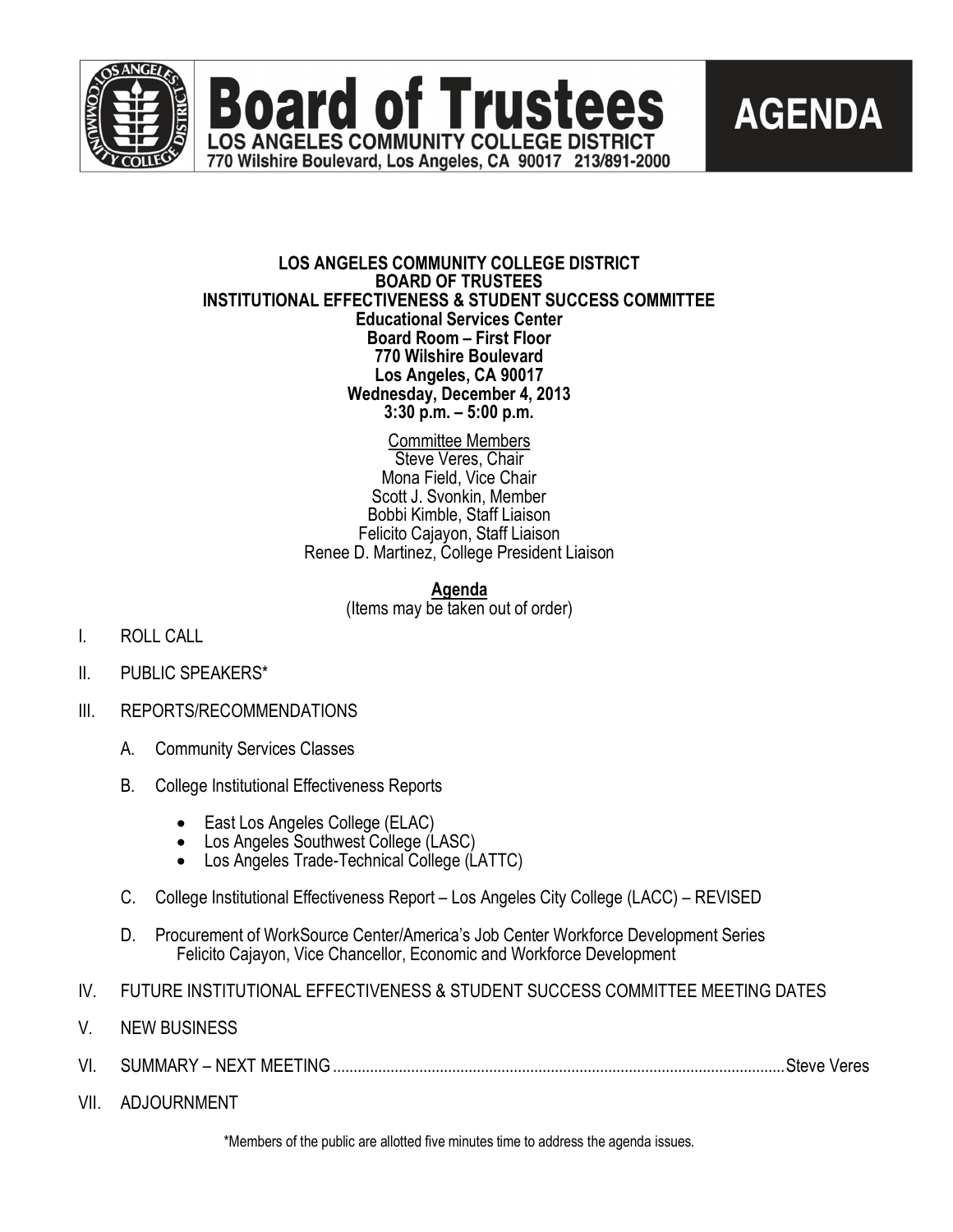

**Board of Trustees** LOS ANGELES COMMUNITY COLLEGE DISTRICT 770 Wilshire Boulevard, Los Angeles, CA 90017 213/891-2000



## **LOS ANGELES COMMUNITY COLLEGE DISTRICT BOARD OF TRUSTEES INSTITUTIONAL EFFECTIVENESS & STUDENT SUCCESS COMMITTEE Educational Services Center Board Room – First Floor 770 Wilshire Boulevard Los Angeles, CA 90017 Wednesday, November 20, 2013 2:00 p.m. – 3:30 p.m.**

Committee Members Steve Veres, Chair Mona Field, Vice Chair Scott J. Svonkin, Member Bobbi Kimble, Staff Liaison Felicito Cajayon, Staff Liaison Renee D. Martinez, College President Liaison

> **Agenda** (Items may be taken out of order)

- I. ROLL CALL
- II. PUBLIC SPEAKERS\*
- III. REPORTS/RECOMMENDATIONS
	- A. College Institutional Effectiveness Reports
		- Los Angeles Mission College (LAMC)
		- Los Angeles Pierce College (LAPC)
		- Los Angeles City College (LACC)
	- B. Student Information System (SIS) Implementation Report Betsy Regalado, Educational Programs and Institutional Effectiveness Jorge Mata, Information Technology
	- C. Community Services Classes
- IV. FUTURE INSTITUTIONAL EFFECTIVENESS & STUDENT SUCCESS COMMITTEE MEETING DATES
- V. NEW BUSINESS
- VI. SUMMARY NEXT MEETING..............................................................................................................Steve Veres
- VII. ADJOURNMENT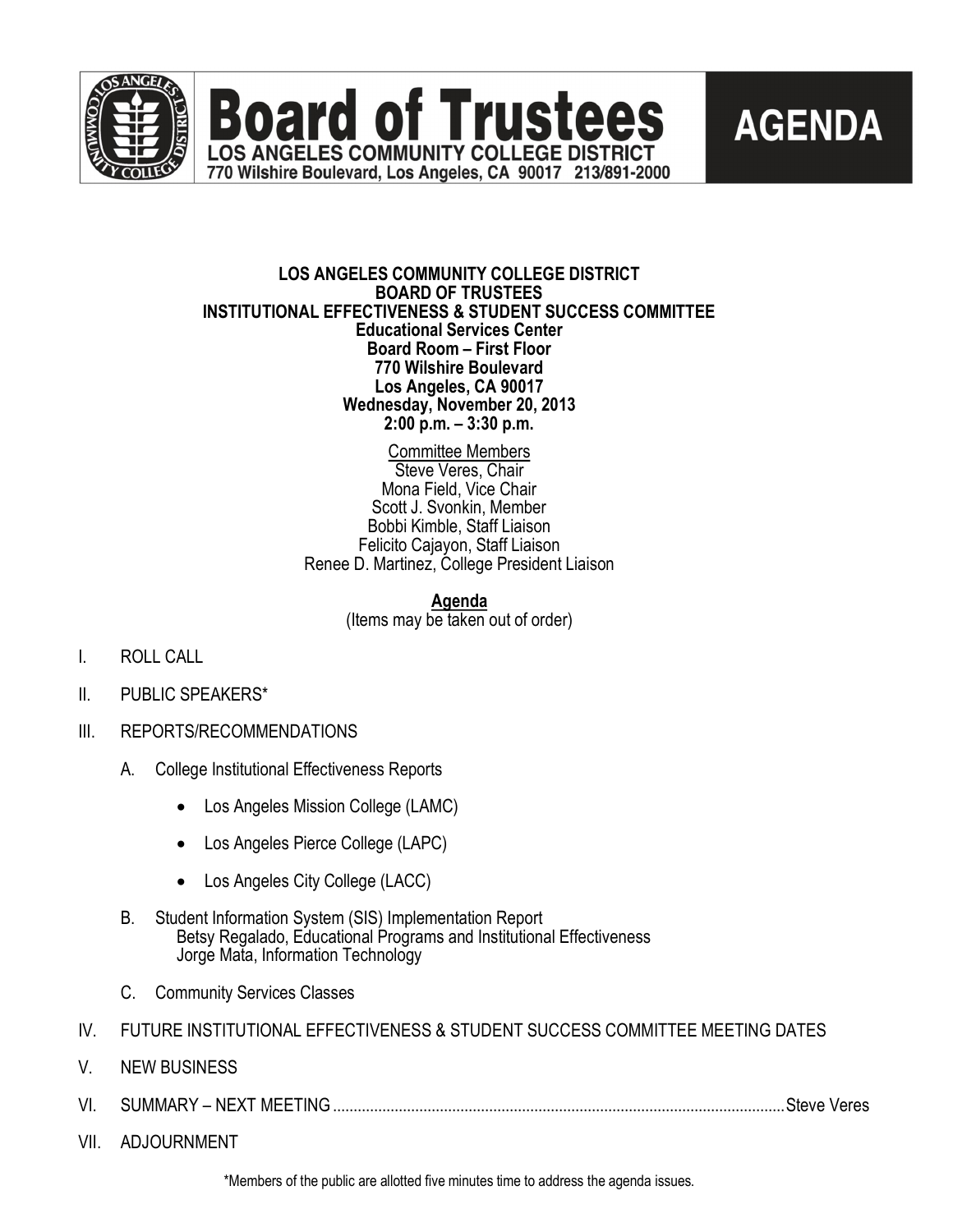



# **AGENDA**

**LOS ANGELES COMMUNITY COLLEGE DISTRICT BOARD OF TRUSTEES INSTITUTIONAL EFFECTIVENESS COMMITTEE Educational Services Center Board Room – First Floor 770 Wilshire Boulevard Los Angeles, CA 90017 Wednesday, August 22, 2012 9:00 a.m. – 10:30 a.m.**

> Committee Members Mona Field, Chair Kelly Candaele Nancy Pearlman Scott J. Svonkin, Alternate Yasmin Delahoussaye, Staff Liaison Felicito Cajayon, Staff Liaison Monte Perez, College President Liaison

## **Agenda**

(Items may be taken out of order)

- I. ROLL CALL
- II. PUBLIC SPEAKERS\*
- III. REPORTS/RECOMMENDATIONS
	- A. Los Angeles Mission College Annual Institutional Effectiveness Report
		- 1. Monte Perez, President
		- 2. Joe Ramirez, Vice President, Student Services
		- 3. Danny Villanueva, Vice President, Administrative Services
		- 4. Stephanie Atkinson, Dean, Academic Affairs
	- B. Pierce College Annual Institutional Effectiveness Report and Strategic Master Plan
		- 1. Kathleen Burke-Kelly, President
		- 2. Anna Davies, Vice President, Academic Affairs
		- 3. Mia Wood, Associate Professor and Accreditation Counselor
	- C. Los Angeles Valley College Annual Institutional Effectiveness Report
		- 1. A. Susan Carleo, President
		- 2. Karen Daar, Vice President, Academic Affairs
		- 3. Michelle Fowles, Dean, Research and Planning
- IV. NEW BUSINESS
- V. SUMMARY NEXT MEETING ................................................................................................................Mona Field
- VI. ADJOURNMENT